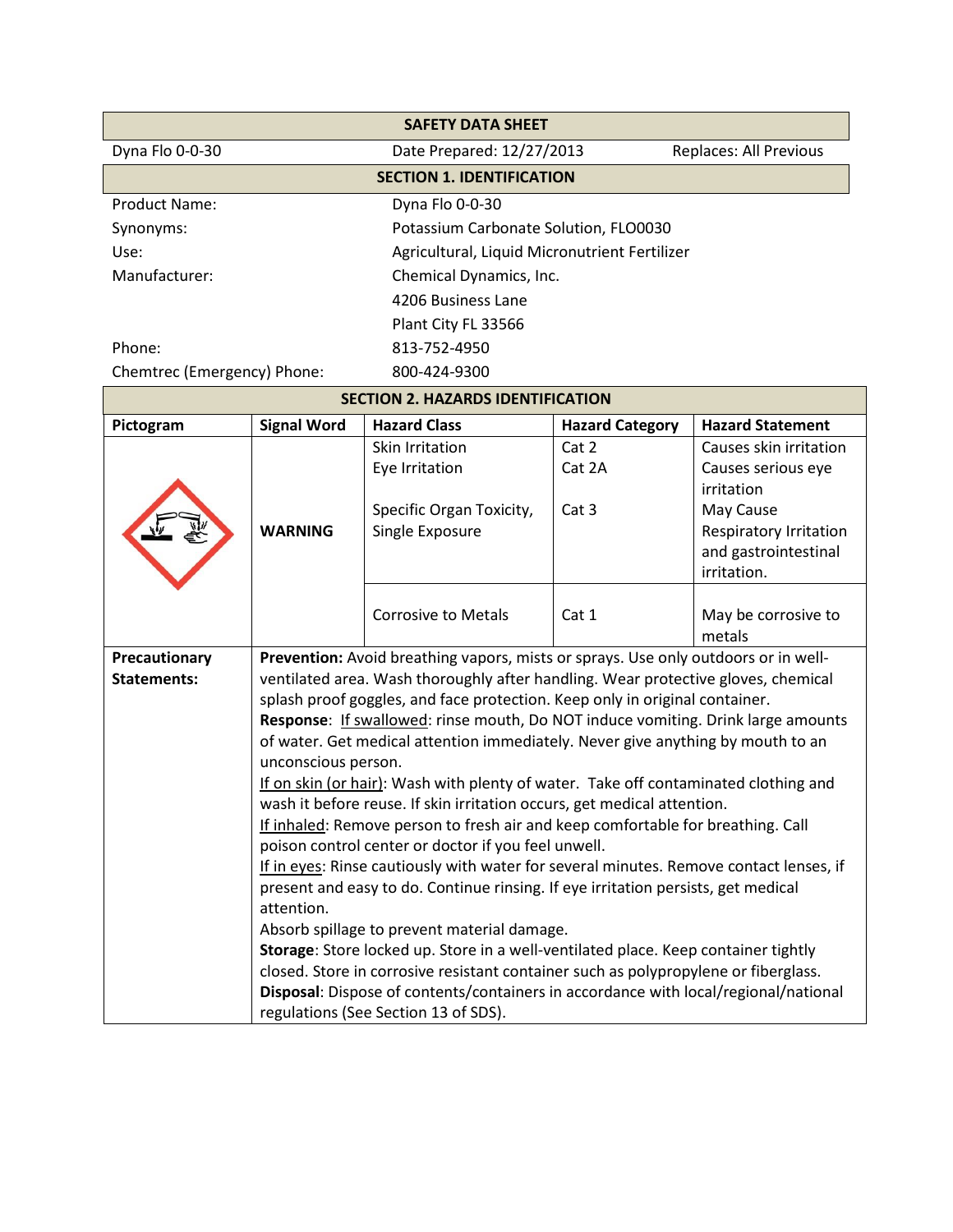| <b>SECTION 3. COMPOSITION</b>        |                                                                                                                                                                                                                                                                                                                                     |           |                |                                                                                                                                                                            |
|--------------------------------------|-------------------------------------------------------------------------------------------------------------------------------------------------------------------------------------------------------------------------------------------------------------------------------------------------------------------------------------|-----------|----------------|----------------------------------------------------------------------------------------------------------------------------------------------------------------------------|
|                                      | <b>Material</b>                                                                                                                                                                                                                                                                                                                     | CAS#      | <b>EINECS#</b> | %WT                                                                                                                                                                        |
|                                      | Potassium Carbonate                                                                                                                                                                                                                                                                                                                 | 584-08-7  | 209-529-3      | 43-45%                                                                                                                                                                     |
|                                      | Water                                                                                                                                                                                                                                                                                                                               | 7732-18-5 | 231-791-2      | balance                                                                                                                                                                    |
|                                      | See product label for guaranteed analysis.                                                                                                                                                                                                                                                                                          |           |                |                                                                                                                                                                            |
| <b>SECTION 4. FIRST AID MEASURES</b> |                                                                                                                                                                                                                                                                                                                                     |           |                |                                                                                                                                                                            |
| Ingestion:                           | Rinse mouth. Do NOT induce vomiting. Drink large amounts of water. Never give                                                                                                                                                                                                                                                       |           |                | anything by mouth to an unconscious person. Get medical attention immediately.                                                                                             |
| <b>Skin Contact:</b>                 | Wash with plenty of water. Take off contaminated clothing and wash it before<br>reuse.                                                                                                                                                                                                                                              |           |                |                                                                                                                                                                            |
| Inhalation:                          | or doctor if you feel unwell.                                                                                                                                                                                                                                                                                                       |           |                | Remove person to fresh air and keep comfortable for breathing. If not breathing,<br>give artificial respiration. Seek prompt medical attention. Call poison control center |
| <b>Eye Contact:</b>                  | and easy to do. Continue rinsing. If eye irritation persists, get medical attention.                                                                                                                                                                                                                                                |           |                | Rinse cautiously with water for several minutes. Remove contact lenses, if present                                                                                         |
| <b>Acute Exposure</b><br>Symptoms:   | May cause mild irritation to the respiratory tract. Moderately irritating to the skin.<br>May cause eye irritation, which if untreated, can be severe and permanent.<br>Ingestion may cause irritation and burns from the mouth to the stomach. Ingesting<br>massive amounts may cause ulcerations, vomiting, and death from shock. |           |                |                                                                                                                                                                            |
| <b>Chronic Exposure</b><br>Symptoms: | Not available                                                                                                                                                                                                                                                                                                                       |           |                |                                                                                                                                                                            |

| <b>SECTION 5. FIRE FIGHTING MEASURES</b>      |                                                                                   |  |  |
|-----------------------------------------------|-----------------------------------------------------------------------------------|--|--|
| <b>Extinguishing</b>                          | This product is non-flammable. Use appropriate media for surrounding fire. Cool   |  |  |
| Media:                                        | containers with water spray to avoid rupture.                                     |  |  |
| <b>Specific Hazards:</b>                      | If exposed it acidic runoff, vigorous evolution of carbon dioxide can occur.      |  |  |
| <b>Protective</b>                             | Wear self-contained breathing apparatus (SCBA) and full protective gear. Avoid    |  |  |
| <b>Equipment and</b>                          | inhaling combustion products.                                                     |  |  |
| <b>Precautions for</b>                        | Fire run-off should be contained to prevent possible environmental damage.        |  |  |
| <b>Fire-Fighters:</b>                         |                                                                                   |  |  |
| <b>NFPA Rating:</b>                           | Health: 2, Fire: 0, Reactivity: 0                                                 |  |  |
| <b>SECTION 6. ACCIDENTAL RELEASE MEASURES</b> |                                                                                   |  |  |
| <b>Precautions:</b>                           | Isolate area. Keep unnecessary personnel away. Avoid splashing or spraying.       |  |  |
| <b>Protective</b>                             | Impervious gloves (rubber, neoprene or nitrile), chemical resistant suit.         |  |  |
| Equipment:                                    | Side-shielded safety glasses or chemical splash-proof goggles, face shield        |  |  |
|                                               | Chemical resistant apron and/or rubber boots may be needed. Use NIOSH             |  |  |
|                                               | approved respirator if vapors or mists exceed applicable concentration limits.    |  |  |
| <b>Containment:</b>                           | Stop flow of material if safe to do so. Dike area with diatomaceous earth or sand |  |  |
|                                               | and maximize recovery. Prevent spillage from entering drains. Any release to the  |  |  |
|                                               | environment may be subject to reporting requirements.                             |  |  |
| <b>Clean Up:</b>                              | Pump into a suitable tank or absorb with diatomaceous earth or sand. Sweep up     |  |  |
|                                               | and place into suitable containers for agronomical land application at            |  |  |
|                                               | recommended rates or dispose of in accordance with local/regional/national        |  |  |
|                                               | regulations (See Section 13 of SDS).                                              |  |  |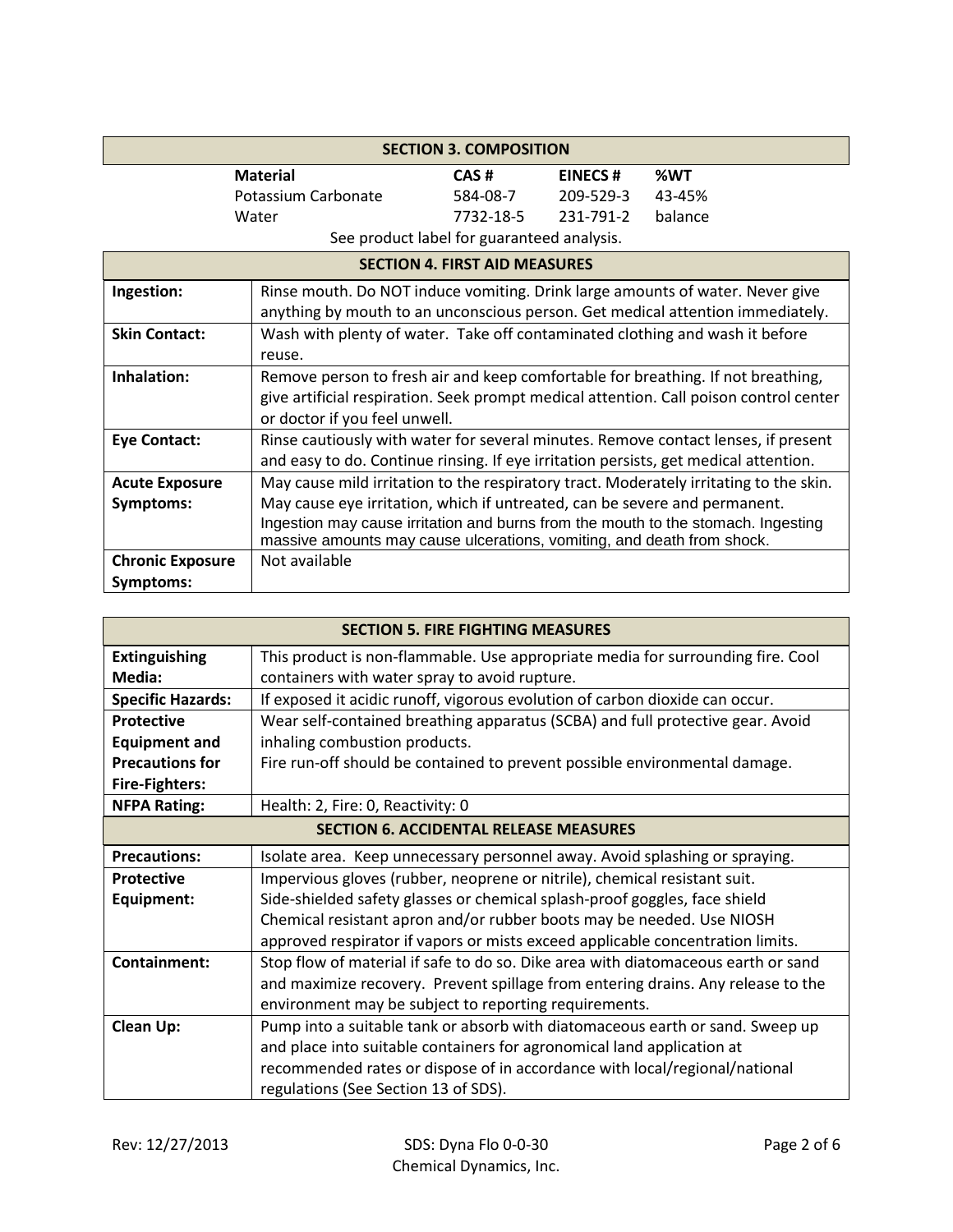| <b>SECTION 7. HANDLING AND STORAGE</b> |                                                                                        |                                                                                   |                                                                                       |  |
|----------------------------------------|----------------------------------------------------------------------------------------|-----------------------------------------------------------------------------------|---------------------------------------------------------------------------------------|--|
| <b>Precautions for</b>                 |                                                                                        |                                                                                   | Avoid contact with skin and eyes. Avoid inhalation of vapor or mist. Do not eat,      |  |
| safe handling:                         | drink or use tobacco products when handling this material. Apply product in open       |                                                                                   |                                                                                       |  |
|                                        | areas. Keep away from children and pets. Do not contaminate feed, seed or any          |                                                                                   |                                                                                       |  |
|                                        | water sources. Launder work clothes frequently and separate from other laundry.        |                                                                                   |                                                                                       |  |
| <b>Conditions for</b>                  |                                                                                        |                                                                                   | Store locked up. Store in corrosion resistant containers. Store in a well-ventilated, |  |
| safe storage:                          |                                                                                        |                                                                                   | cool, dry place, away from sources of intense heat, or where freezing is possible.    |  |
|                                        |                                                                                        |                                                                                   | Keep away from acids. Large storage tanks should have secondary containment           |  |
|                                        |                                                                                        |                                                                                   | and electrically grounded. Keep containers tightly closed when not in use. Do not     |  |
|                                        |                                                                                        |                                                                                   | let product go below 35°F. Inspect all incoming containers before storage, to         |  |
|                                        | ensure containers are properly labeled and not damaged.                                |                                                                                   |                                                                                       |  |
| Incompatibilities:                     |                                                                                        | Acids, Prolonged contact with aluminum, brass, bronze, copper, lead, tin, zinc or |                                                                                       |  |
|                                        | other alkali sensitive metals or alloys.                                               |                                                                                   |                                                                                       |  |
|                                        | SECTION 8. EXPOSURE CONTROLS / PERSONAL PROTECTION                                     |                                                                                   |                                                                                       |  |
| Component                              | Potassium Carbonate                                                                    | Not Established                                                                   | PEL, OSHA                                                                             |  |
| <b>Exposure Limits:</b>                | $K_2CO_3$                                                                              | Not Established                                                                   | STEL, OSHA                                                                            |  |
|                                        |                                                                                        | Not Established                                                                   | TLV, ACGIH                                                                            |  |
|                                        |                                                                                        | Not Established                                                                   | <b>IDLH, NIOSH</b>                                                                    |  |
|                                        |                                                                                        | Not Established                                                                   | <b>REL, NIOSH</b>                                                                     |  |
|                                        |                                                                                        | Not Established                                                                   | STEL, NIOSH                                                                           |  |
| <b>Engineering</b>                     | Provide local exhaust ventilation and wash facilities. Facilities storing or utilizing |                                                                                   |                                                                                       |  |
| <b>Controls:</b>                       | this material should be equipped with an eyewash facility and a safety shower.         |                                                                                   |                                                                                       |  |
| Personal                               | Eyes: Side-shielded safety glasses or chemical splash-proof goggles (where             |                                                                                   |                                                                                       |  |
| <b>Protective</b>                      | splashing is possible)                                                                 |                                                                                   |                                                                                       |  |
| Equipment:                             | Skin: Impervious gloves (rubber, neoprene or nitrile), long sleeved clothing.          |                                                                                   |                                                                                       |  |
|                                        | Chemically resistant apron is recommended.                                             |                                                                                   |                                                                                       |  |
|                                        | Respiratory: None required for ambient air concentrations (i.e. in the open under      |                                                                                   |                                                                                       |  |
|                                        |                                                                                        |                                                                                   | normal agronomic conditions) not exceeding occupational exposure limits.              |  |
|                                        |                                                                                        |                                                                                   | Respiratory protection may be required in the event of a spill in an enclosed area.   |  |
|                                        |                                                                                        | Wear NIOSH approved respiratory protective equipment when vapor or mists may      |                                                                                       |  |
|                                        |                                                                                        | exceed applicable concentration limits. In case of brief exposure or low          |                                                                                       |  |
|                                        | concentration in air, use a respiratory filter device. In case of intense or prolonged |                                                                                   |                                                                                       |  |
|                                        | exposure, use an SCBA device.                                                          |                                                                                   |                                                                                       |  |

| <b>SECTION 9. PHYSICAL AND CHEMICAL PROPERTIES</b> |                                   |                            |                      |
|----------------------------------------------------|-----------------------------------|----------------------------|----------------------|
| Appearance:                                        | Clear, colorless liquid           |                            |                      |
| Odor:                                              | <b>Odorless</b>                   | UEL / LEL:                 | Not Applicable       |
| <b>Odor Threshold:</b>                             | Not Available                     | <b>Vapor Pressure:</b>     | 9.7 - 15.3 mm Hg $@$ |
|                                                    |                                   |                            | 20.5 C               |
| pH:                                                | 12.5 to 13.5                      | Density:                   | 1.49 $g/cm^{3}$      |
| <b>Melting/Freezing Point:</b>                     | $-5^{\circ}$ C ( $-21^{\circ}$ F) | Solubility:                | Water                |
| <b>Boiling Point:</b>                              | 105-116°C (221-241°F)             | $Log_{ow}:$                | Not Available        |
| <b>Flash Point:</b>                                | Not Applicable                    | <b>Auto Ignition Temp:</b> | Not Applicable       |
| <b>Evaporation Rate:</b>                           | Similar to water                  | <b>Decomposition Temp:</b> | Not Available        |
| <b>Flammability (Solid/Gas):</b>                   | Not Applicable                    | <b>Viscosity</b>           | Not Available        |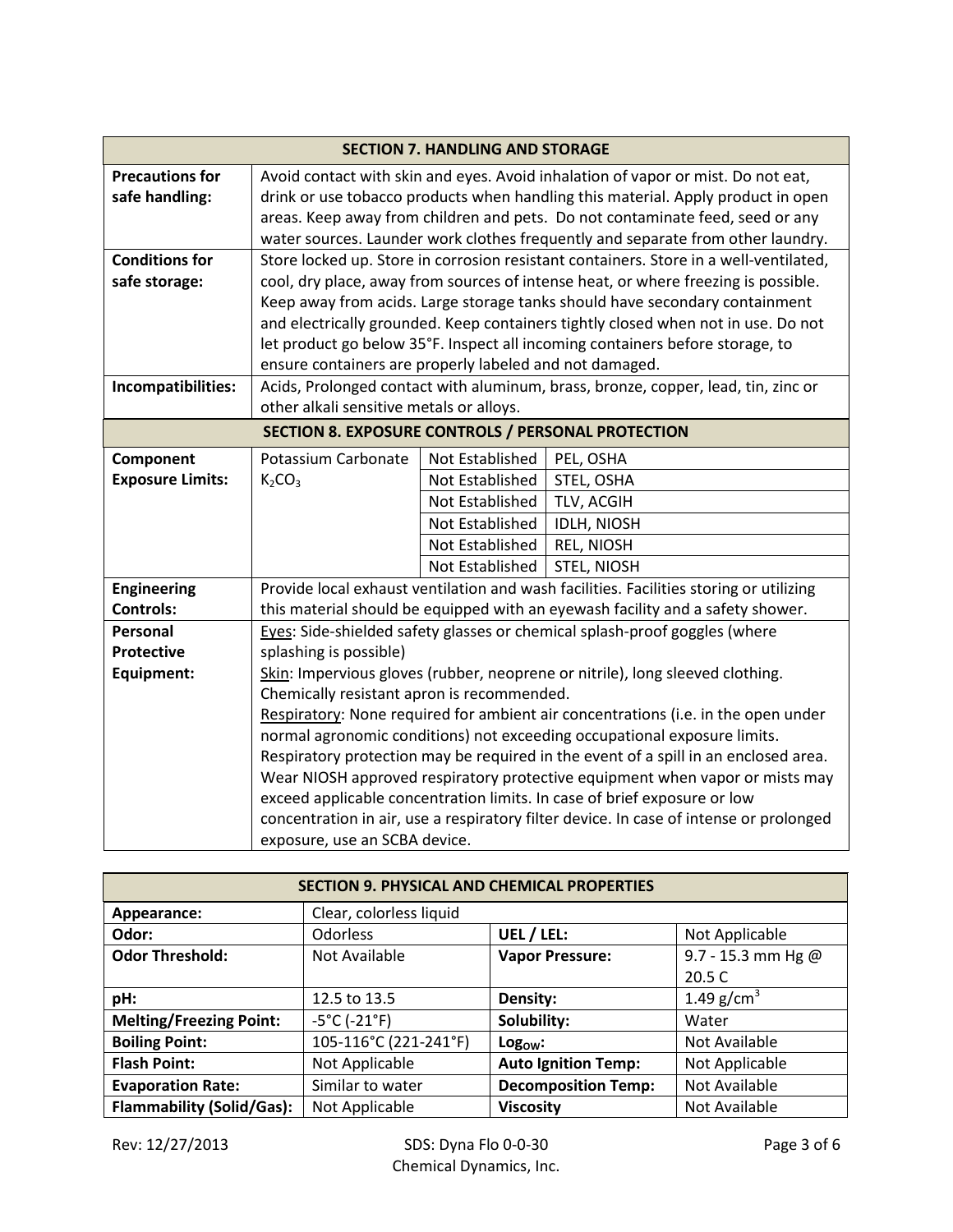|                                 | <b>SECTION 10. STABILITY AND REACTIVITY</b>                                                  |
|---------------------------------|----------------------------------------------------------------------------------------------|
| <b>Reactivity:</b>              | Product is alkaline.                                                                         |
| <b>Chemical Stability:</b>      | Contact with acids can vigorously generate copious amounts of carbon                         |
|                                 | dioxide and may create an asphyxiation hazard.                                               |
|                                 | Avoid contact with lime to prevent formation of corrosive potassium                          |
|                                 | hydroxide (KOH).                                                                             |
| <b>Possibility of Hazardous</b> | Hazardous polymerization will not occur.                                                     |
| <b>Reactions:</b>               |                                                                                              |
| <b>Conditions to avoid:</b>     | High temperatures, contact with acids                                                        |
| <b>Incompatible Materials:</b>  | Acids, Prolonged contact with aluminum, brass, bronze, copper, lead, tin,                    |
|                                 | zinc or other alkali sensitive metals or alloys                                              |
| <b>Hazardous</b>                | Carbon dioxide, carbon monoxide, potassium oxides                                            |
| <b>Decomposition Products:</b>  |                                                                                              |
|                                 | <b>SECTION 11. TOXILOGICAL INFORMATION</b>                                                   |
| <b>Acute Toxicity:</b>          | LD50 oral (rat): 1870 mg/kg                                                                  |
|                                 | LD50 oral (Mouse): 2570 mg/kg                                                                |
| <b>Likely Routes of</b>         | Inhalation of mist, ingestion, eye, and skin contact.                                        |
| <b>Exposure:</b>                |                                                                                              |
| <b>Symptoms and Signs of</b>    | Eyes: May cause eye irritation, which if untreated, can be severe and                        |
| <b>Exposure:</b>                | permanent.                                                                                   |
|                                 | Skin: Moderately irritating to the skin.                                                     |
|                                 | Ingestion: Ingestion may cause irritation and burns from the mouth to the                    |
|                                 | stomach. Ingesting massive amounts may cause ulcerations, vomiting, and<br>death from shock. |
|                                 | Inhalation: May cause mild irritation to the respiratory tract                               |
| <b>Chronic Effects:</b>         | Not Available                                                                                |
| Carcinogenetic:                 | None of this product's components are listed by ACGIH, OSHA, IARC, NIOSH,                    |
|                                 | NTP or California Prop 65 as carcinogenic.                                                   |
| <b>Mutagenicity:</b>            | Not Available                                                                                |
| <b>Reproductive Toxicity:</b>   | <b>Not Available</b>                                                                         |
|                                 | <b>SECTION 12. ECOLOGICAL INFORMATION</b>                                                    |
| <b>Ecotoxicity:</b>             | In high concentrations, this product may be harmful to both terrestrial and                  |
|                                 | aquatic plant or animal life.                                                                |
|                                 | May increase pH of waterways and adversely affect aquatic life.                              |
| <b>Other Adverse Effects:</b>   | Not harmful to ozone layer                                                                   |
| <b>Ecotoxicity:</b>             | LC50 - Daphnia magna (Water Flea) age <24 hr: 670 mg/L for 24 hrs,                           |
|                                 | freshwater, static                                                                           |
|                                 | LC50 - Daphnia magna (Water Flea) age <24 hr: 650 mg/L for 48 hrs,                           |
|                                 | freshwater, static                                                                           |
|                                 | LC50 - Pimephales promelas (Fathead Minnow) age 1-7 days: 940 mg/L for                       |
|                                 | 24 hrs, freshwater, static                                                                   |
|                                 | LC50 - Pimephales promelas (Fathead Minnow) age 1-7 days: 820 mg/L for                       |
|                                 | 48 hrs, freshwater, static                                                                   |
|                                 | LC50 - Pimephales promelas (Fathead Minnow) age 1-7 days: 510 mg/L for                       |
|                                 | 96 hrs, freshwater, static                                                                   |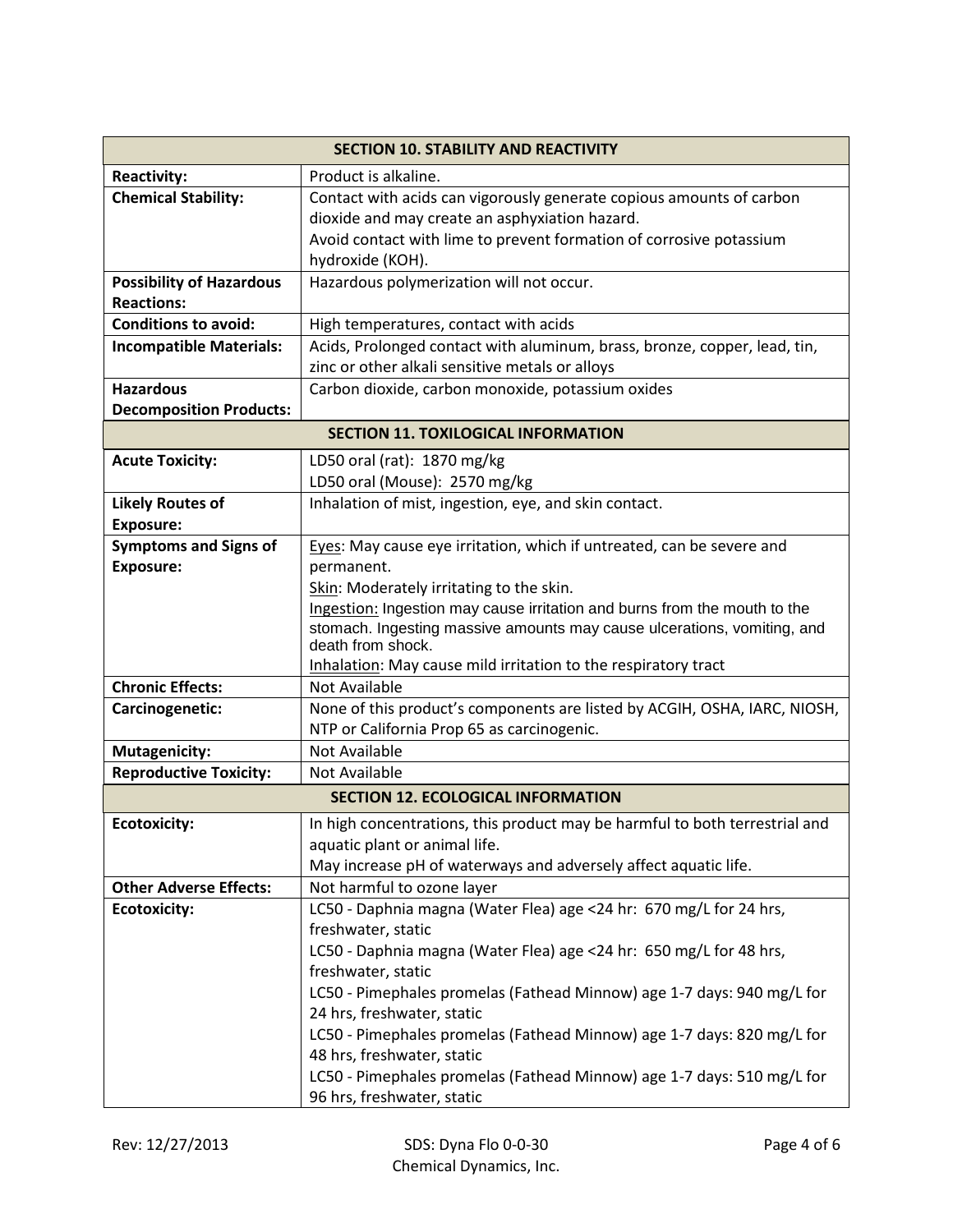|                                                        | <b>SECTION 13. DISPOSAL CONSIDERATIONS</b>                                                                                                                                                                                                                                                                                                             |
|--------------------------------------------------------|--------------------------------------------------------------------------------------------------------------------------------------------------------------------------------------------------------------------------------------------------------------------------------------------------------------------------------------------------------|
| <b>General Information:</b>                            | As packaged, this product is a D002 corrosive waste per 40 CFR 261;                                                                                                                                                                                                                                                                                    |
|                                                        | applicable to wastes containing this product due to pH >12.5                                                                                                                                                                                                                                                                                           |
| <b>Disposal Instructions:</b>                          | Agronomical land application at recommended rates or dispose of in                                                                                                                                                                                                                                                                                     |
|                                                        | accordance with local/regional/national regulations. Dispose of in                                                                                                                                                                                                                                                                                     |
|                                                        | accordance with product characteristics at time of disposal. Containers may                                                                                                                                                                                                                                                                            |
|                                                        | be triple rinsed and offered for recycling. Rinsate should be considered                                                                                                                                                                                                                                                                               |
|                                                        | corrosive and treated as such.                                                                                                                                                                                                                                                                                                                         |
|                                                        | <b>SECTION 14. TRANSPORT INFORMATION</b>                                                                                                                                                                                                                                                                                                               |
|                                                        | This material is hazardous as defined by 49 CFR 172.101 by the US Department of Transportation                                                                                                                                                                                                                                                         |
| <b>Proper Shipping Name:</b>                           | Corrosive liquids, n.o.s. (Potassium Carbonate)                                                                                                                                                                                                                                                                                                        |
| <b>Hazard Class:</b>                                   | 8                                                                                                                                                                                                                                                                                                                                                      |
| <b>UN Identification #:</b>                            | 1760                                                                                                                                                                                                                                                                                                                                                   |
| <b>Packing Group:</b>                                  | $\mathbf{H}$                                                                                                                                                                                                                                                                                                                                           |
| <b>Required Label(s):</b>                              | Corrosive                                                                                                                                                                                                                                                                                                                                              |
| <b>Emergency Response</b>                              | 154                                                                                                                                                                                                                                                                                                                                                    |
| <b>Guide Number:</b>                                   |                                                                                                                                                                                                                                                                                                                                                        |
| Note:                                                  | Not regulated by the Hazardous Materials Regulations and not subject to                                                                                                                                                                                                                                                                                |
|                                                        | placarding when transported by motor vehicle or railcar in packaging                                                                                                                                                                                                                                                                                   |
|                                                        | constructed of materials that will not react dangerously with or be                                                                                                                                                                                                                                                                                    |
|                                                        | degraded by the corrosive material. $-49$ CFR 173.154(d).                                                                                                                                                                                                                                                                                              |
| <b>Marine Pollutant:</b>                               | <b>No</b>                                                                                                                                                                                                                                                                                                                                              |
|                                                        | <b>SECTION 15. REGULATORY INFORMATION</b>                                                                                                                                                                                                                                                                                                              |
| <b>TSCA Inventory Status</b>                           | All intentional ingredients listed on the TSCA inventory.                                                                                                                                                                                                                                                                                              |
| <b>DSCL (EEC) Status</b>                               | All intentional ingredients listed on the DSCL inventory.                                                                                                                                                                                                                                                                                              |
| <b>United States - SARA</b><br><b>Hazard Category:</b> | This product has been reviewed according to the EPA Hazard Categories<br>promulgated under Sections 311 and 312 of Title III of the Superfund<br>Amendments and Reauthorization Act (SARA) and is considered, under<br>applicable definitions, to meet the following categories:<br>Fire - No, Pressure - No, Acute - Yes, Chronic - No, Reactive - No |
|                                                        |                                                                                                                                                                                                                                                                                                                                                        |
| <b>SARA Title III</b>                                  | This product contains the following substances subject to the reporting                                                                                                                                                                                                                                                                                |
| Information:                                           | requirements of Title III (EPCRA) of the Superfund Amendments and                                                                                                                                                                                                                                                                                      |
|                                                        | Reauthorization Act of 1986 and 40 CFR Part 372:                                                                                                                                                                                                                                                                                                       |
| Potassium Carbonate                                    | CERCLA RQ (pounds): No                                                                                                                                                                                                                                                                                                                                 |
| CAS No. 584-08-7                                       | SARA Reporting, 302: No                                                                                                                                                                                                                                                                                                                                |
|                                                        | SARA Reporting, 304: No                                                                                                                                                                                                                                                                                                                                |
|                                                        | SARA Reporting, 313: No                                                                                                                                                                                                                                                                                                                                |
| Federal Insecticide,                                   | This product is not a pesticide.                                                                                                                                                                                                                                                                                                                       |
| Fungicide, and                                         |                                                                                                                                                                                                                                                                                                                                                        |
| <b>Rodenticide Act</b>                                 |                                                                                                                                                                                                                                                                                                                                                        |
| <b>State Regulations:</b>                              | Other state regulations may apply. Check individual state requirements.                                                                                                                                                                                                                                                                                |